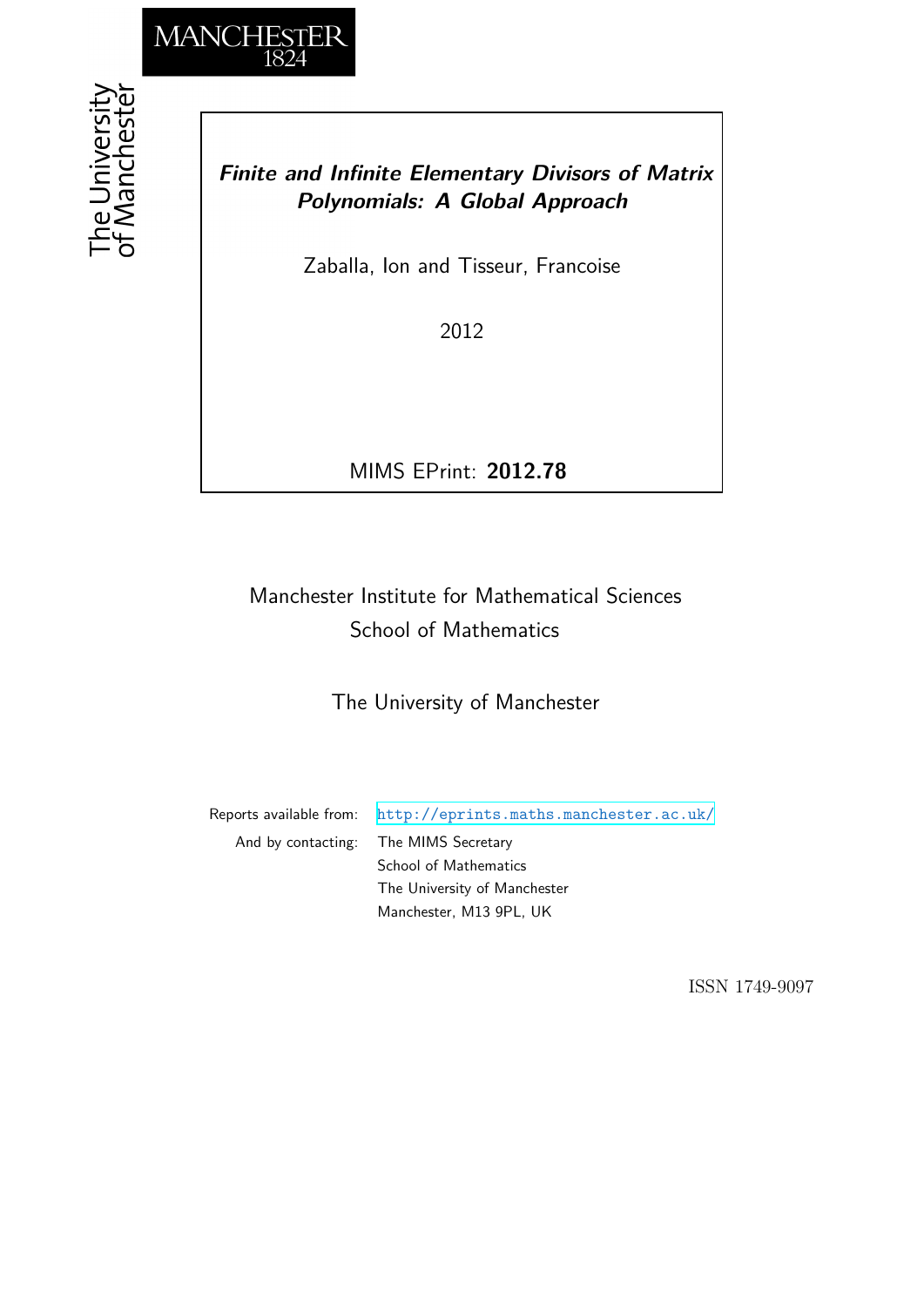## FINITE AND INFINITE ELEMENTARY DIVISORS OF MATRIX POLYNOMIALS: A GLOBAL APPROACH <sup>∗</sup>

ION ZABALLA<sup>†</sup> AND FRANÇOISE TISSEUR<sup>‡</sup>

1. Introduction. There is general agreement on the definition of the finite elementary divisors of a matrix polynomial  $Q(\lambda) \in \mathbb{F}[\lambda]^{m \times n}$ , where  $\mathbb F$  an arbitrary field. One starts with the equivalence of matrix polynomials:  $A(\lambda), B(\lambda) \in \mathbb{F}[\lambda]^{m \times n}$ are equivalent if and only if there are unimodular matrices  $U(\lambda) \in \mathbb{F}[\lambda]^{m \times m}$  and  $V(\lambda) \in \mathbb{F}[\lambda]^{n \times n}$  (i.e., matrices whose determinants are units of  $\mathbb{F}[\lambda]$ ) such that  $B(\lambda) = U(\lambda)A(\lambda)V(\lambda)$  and proves the existence of a canonical form (Smith normal form) in  $\mathbb{F}[\lambda]^{m \times n}$ . In fact, any  $m \times n$  matrix polynomial  $A(\lambda) \in \mathbb{F}[\lambda]^{m \times n}$  with coefficients in an arbitrary field  $\mathbb{F}$ , is equivalent to a diagonal matrix polynomial called the Smith form of  $A(\lambda)$ , that is, there are unimodular matrices  $U(\lambda) \in \mathbb{F}[\lambda]^{m \times m}$  and  $V(\lambda) \in \mathbb{F}[\lambda]^{n \times n}$  such that

$$
U(\lambda)A(\lambda)V(\lambda) = D(\lambda) = \begin{bmatrix} \text{diag}(\alpha_1(\lambda),\ldots,\alpha_r(\lambda)) & 0\\ 0 & 0 \end{bmatrix},
$$

where  $r = \text{rank } A(\lambda)$  and  $\alpha_1(\lambda) | \cdots | \alpha_r(\lambda)$  are monic polynomials. Here, "|" stands for divisibility, so that  $\alpha_j(\lambda)$  is divisible by  $\alpha_{j-1}(\lambda)$ . These polynomials are the *invariant* factors of  $A(\lambda)$  and are uniquely determined by  $A(\lambda)$ .

The invariant factors of  $Q(\lambda)$  can be decomposed into irreducible factors over F as follows [6, Chap. VI,  $\S3$ ]:

$$
\alpha_n(\lambda) = \phi_1(\lambda)^{m_{11}} \cdots \phi_s(\lambda)^{m_{s1}},
$$
  
\n
$$
\alpha_{n-1}(\lambda) = \phi_1(\lambda)^{m_{12}} \cdots \phi_s(\lambda)^{m_{s2}},
$$
  
\n
$$
\vdots
$$
  
\n
$$
\alpha_1(\lambda) = \phi_1(\lambda)^{m_{1n}} \cdots \phi_s(\lambda)^{m_{sn}},
$$
\n(1.1)

where  $\phi_i(\lambda)$ ,  $i = 1$ : s are distinct monic polynomials irreducible over  $\mathbb{F}[\lambda]$ , and

$$
m_{i1} \ge m_{i2} \ge \dots \ge m_{in} \ge 0, \quad i = 1: s. \tag{1.2}
$$

The factors  $\phi_i(\lambda)^{m_{ij}}$  with  $m_{ij} > 0$  are the *finite elementary divisors* of  $Q(\lambda)$ .

Regarding the elementary divisors at infinity, or infinite elementary divisors, such an agreement has not been so unanimous. First of all some authors prefer to talk about the pole-zero structure at infinity of  $Q(\lambda)$  (see, for example, Kailath [8] and Vardulakis [12]). The reason is that any polynomial has no zeros at infinity but it has always poles. A matrix polynomial may have both zeros and poles at infinity. Following the same pattern as for rational functions, the zeros and poles at infinity of  $Q(\lambda)$  are defined in [8] as the poles and zeros at  $\lambda = 0$  in the Smith-McMillan form

<sup>∗</sup>Version of August 8, 2012.

<sup>†</sup>Departamento de Matem´atica Aplicada y EIO, Euskal Herriko Univertsitatea (UPV/EHU), Apdo. Correos 644, 48080 Bilbao, Spain (ion.zaballa@ehu.es). This author was supported by the Dirección General de Investigación, Proyecto de Investigación MTM2010-19356-C02-01 and Gobierno Vasco, GIC10/IT-361-10 and UPV/EHU UFI11/52.

<sup>‡</sup>School of Mathematics, The University of Manchester, Manchester, M13 9PL, UK (ftisseur@ma.man.ac.uk, http://www.ma.man.ac.uk/˜ftisseur/). This author was supported by Engineering and Physical Sciences Research Council grant EP/I005293.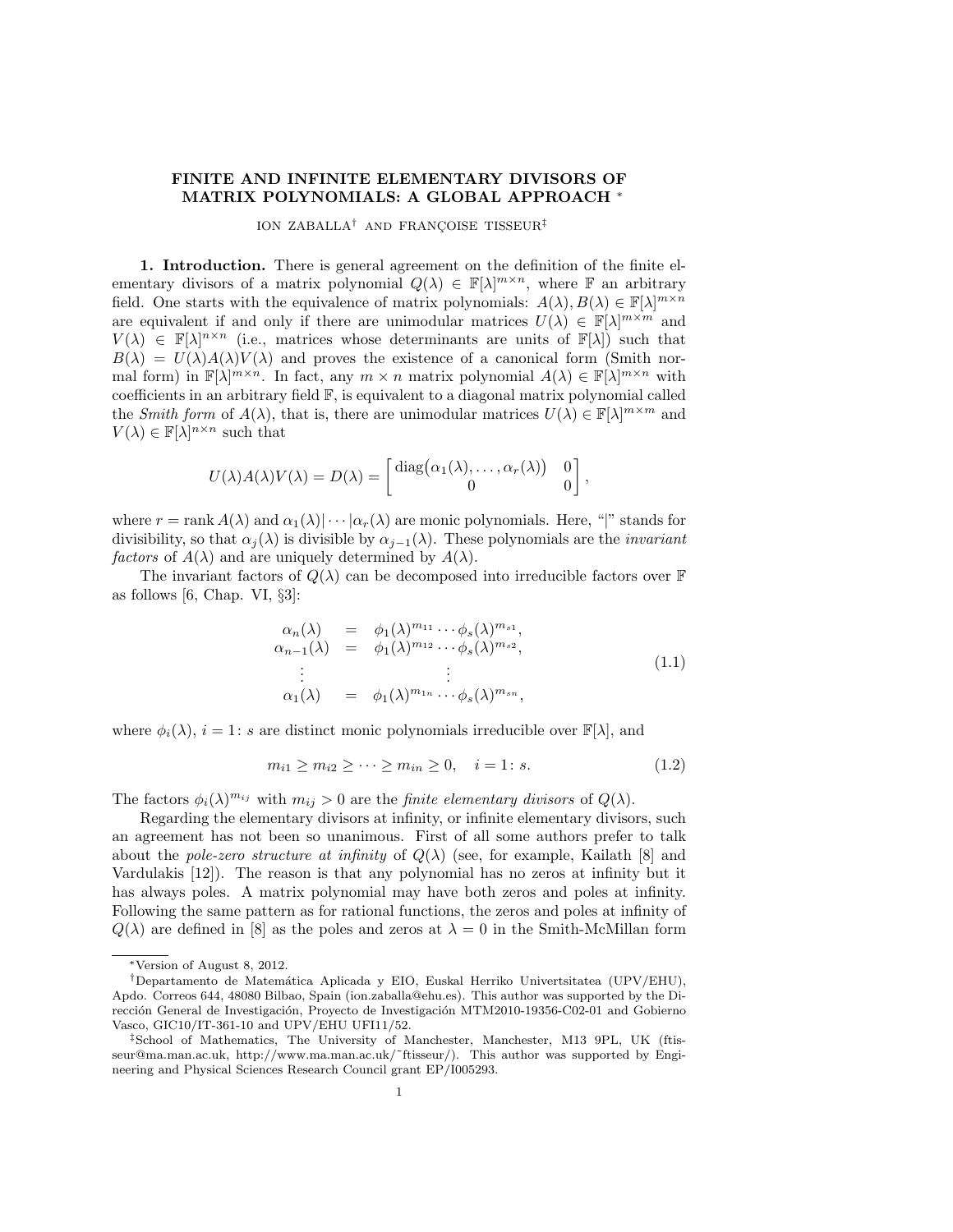of the rational matrix  $Q(\lambda^{-1})$ . A different approach is used, for example, by Dion and Commault [4] and Vardulakis [12]. In these references, the ring of proper rational functions is considered. This is actually a local ring and it can be seen as the local ring at infinity of  $\mathbb{F}[\lambda]$  ([1]). Its field of fractions is the field  $\mathbb{F}(s)$  of rational functions and, with respect to the local ring at infinity, any matrix polynomial can be seen as a matrix whose elements are in its field of fractions. Hence, any matrix polynomial admits a Smith-McMillan form at infinity. Its exponents form the structure of poles and zeros at infinity of that matrix polynomial. Both definitions lead to the same objects.

On the other hand, Wimmer [13] defines the infinite elementary divisors of  $Q(\lambda)$ as the zeros at  $\lambda = 0$  in the Smith-McMillan form of the rational matrix  $\lambda Q(\lambda^{-1})$ . This definition differs from the nowadays more accepted: if  $\ell$  is the degree of  $Q(\lambda)$ , its elementary divisors at infinity are those of rev  $Q(\lambda) = \lambda^{\ell} Q(\lambda^{-1})$  at 0, where rev  $Q(\lambda)$  is the reversal of  $Q(\lambda)$ . We will show in Section 2 that this is the most natural definition if one applies the usual geometric technique of using homogeneous coordinates to deal with the point at infinity. This technique consists in passing from the affine line to the projective line; a process which is usually called homogenization [9]. This is the approach that we will use here. We call it global because the homogeneous invariant factors of  $Q(\lambda)$  are defined for all points of the projective line and to distinguish it from another possible approach that, using local rings, leads to the same conclusions (see [2], for example).

Section 2 is a simple generalization of [5, Sec. 1.14]. Section 3 is dedicated to analyze the problem of how the finite and infinite elementary divisors of a matrix changes under Möbius transformations. Results about this issue are scattered in the literature (see, for example, [2, Sec. 4.2], [7, Th. 7.3], [14] and, above all, [3, Lem. 10]). Recently a thorough and complete study has been carried on in [10]. We will approach this issue using homogeneous invariant polynomials. Actually, this is just a simple generalization of what is made in [3] for linear pencils.

2. Homogenization and dehomogenization of matrix polynomials. For a polynomial  $f(\lambda) = f_{\ell} \lambda^{\ell} + f_{\ell-1} \lambda^{\ell-1} + \cdots + f_1 \lambda + f_0 \in \mathbb{F}[\lambda]$  with coefficients in an arbitrary field F, the *homogenization* of  $f(\lambda)$  is

$$
f_h(\lambda,\mu)=\mu^{\ell}f\left(\frac{\lambda}{\mu}\right)=f_{\ell}\lambda^{\ell}+f_{\ell-1}\lambda^{\ell-1}\mu+\cdots+f_1\lambda\mu^{\ell-1}+f_0\mu^{\ell}.
$$

This is an homogeneous polynomial in  $\mathbb{F}[\lambda, \mu]$ . Conversely, if  $f(\lambda, \mu) = f_{\ell} \lambda^{\ell} +$  $f_{\ell-1}\lambda^{\ell-1}\mu+\cdots+f_1\lambda\mu^{\ell-1}+f_0\mu^{\ell}$  is an homogeneous polynomial in  $\mathbb{F}[\lambda,\mu]$  then

$$
f_d(\lambda) = f(\lambda, 1) = f_{\ell} \lambda^{\ell} + f_{\ell-1} \lambda^{\ell-1} + \dots + f_1 \lambda + f_0 \in \mathbb{F}[\lambda]
$$

is the *dehomogenization* of  $f(\lambda, \mu)$ . Likewise, if  $Q(\lambda) = A_{\ell} \lambda^{\ell} + A_{\ell-1} \lambda^{\ell-1} + \cdots + A_1 \lambda +$  $A_0 \in \mathbb{F}[\lambda]^{m \times n}$  is a matrix polynomial of degree  $\ell(A_\ell \neq 0)$ , the homogenization of  $Q(\lambda)$ is the homogeneous matrix polynomial  $Q_h(\lambda, \mu) = A_\ell \lambda^\ell + A_{\ell-1} \lambda^{\ell-1} \mu + \cdots + A_1 \lambda \mu^{\ell-1} +$  $A_0\mu^{\ell}$  and the dehomogenization of an homogeneous matrix polynomial  $Q(\lambda,\mu)$  is  $Q_d(\lambda) = Q(\lambda, 1)$ . It is plain that the dehomogenization of the homogenization of  $Q(\lambda)$  is  $Q(\lambda)$ .

Although the ring  $\mathbb{F}[\lambda, \mu]$  is not a Bézout domain ([5, Sec. 1.2]) (and so matrices over  $\mathbb{F}[\lambda,\mu]$  do not admit, in general, a Smith normal form), it is a unique factorization domain ([5, Sec. 1.3]). Then the greatest common divisor of any two elements in  $\mathbb{F}[\lambda,\mu]$ can be computed and the invariant factors of any matrix with elements in  $\mathbb{F}[\lambda,\mu]$  can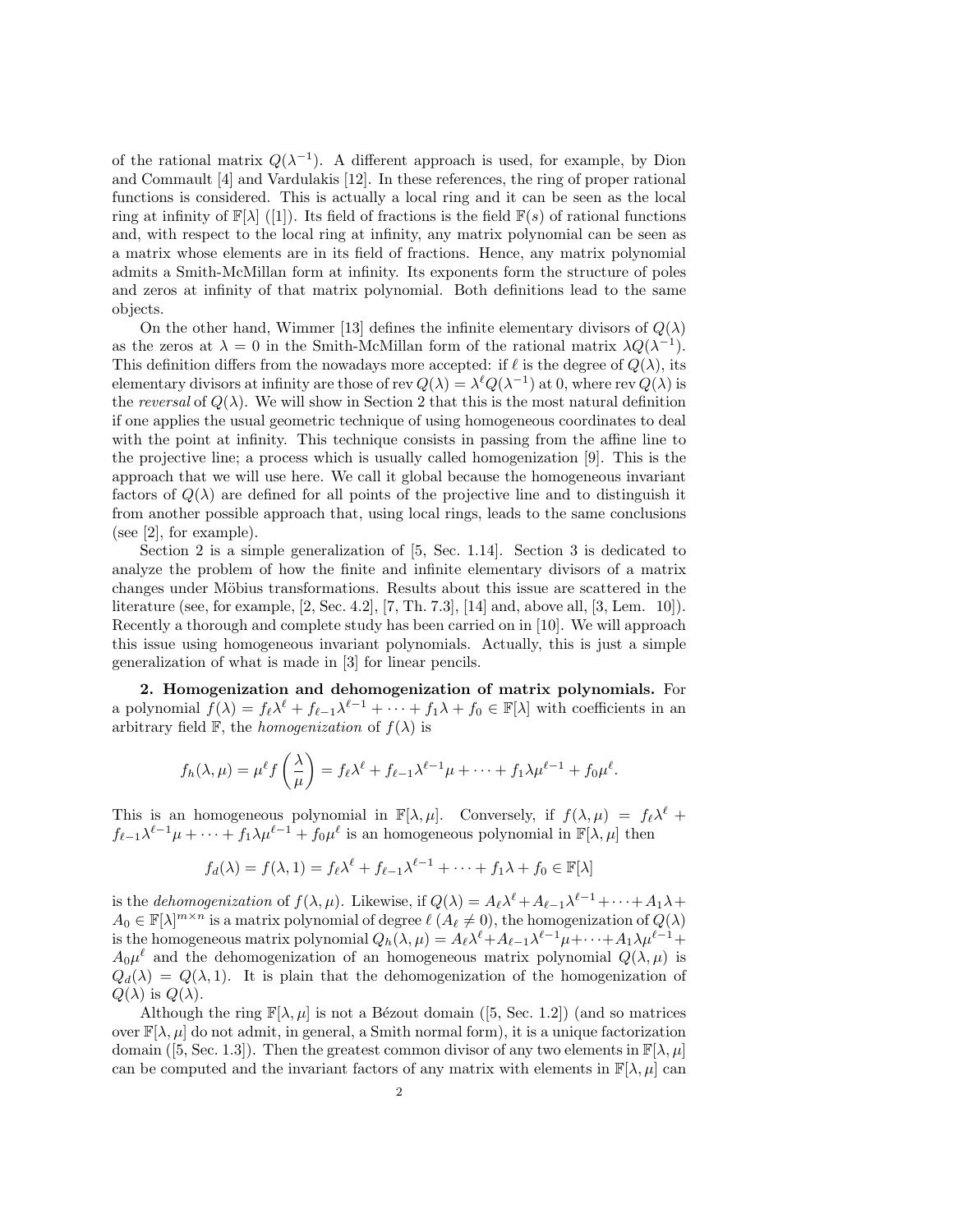be defined ([5, Sec. 1.14]). The following properties are direct consequences of the definitions (see [11]).

LEMMA 2.1. Let  $x(\lambda), y(\lambda), z(\lambda) \in \mathbb{F}[\lambda]$  and let  $x_h(\lambda, \mu), y_h(\lambda, \mu)$  and  $z_h(\lambda, \mu)$  be their homogenizations. The following properties hold true:

(i)  $z(\lambda) = x(\lambda) + y(\lambda)$  if and only if  $z_h(\lambda, \mu) = x_h(\lambda, \mu) + y_h(\lambda, \mu)$ .

(ii)  $z(\lambda) = x(\lambda)y(\lambda)$  if and only if  $z_h(\lambda, \mu) = x_h(\lambda, \mu)y_h(\lambda, \mu)$ .

- (iii)  $x(\lambda)|y(\lambda)$  if and only if  $x_h(\lambda,\mu)|y_h(\lambda,\mu)$ .
- (iv)  $\gcd(x(\lambda), y(\lambda)) = z(\lambda)$  if and only if  $\gcd(x_h(\lambda, \mu), y_h(\lambda, \mu)) = z_h(\lambda, \mu)$ .
- (v)  $x(\lambda)$  is prime if and only if  $x_h(\lambda, \mu)$  is prime.

If  $x(\lambda, \mu)$  and  $y(\lambda, \mu)$  are homogeneous polynomials then their greatest common divisor is also an homogeneous polynomial. Thus, if  $Q(\lambda, \mu)$  is an homogeneous matrix polynomial then its invariant factors are homogeneous polynomials as well. They satisfy the property that each one is multiple of the previous one (same proof as [5, Lemma 1.14.8]). For  $Q(\lambda) \in \mathbb{F}[\lambda]^{m \times n}$  the invariant factors of its homogenization  $Q_h(\lambda, \mu)$  are called the homogeneous invariant polynomials of  $Q(\lambda)$ .

Although the following theory can be applied for non-square or rank deficient polynomial matrices, for notational simplicity we are going to assume that  $Q(\lambda)$  is a given  $n \times n$  nonsingular polynomial matrix. Let its homogeneous invariant polynomials be  $\gamma_1(\lambda, \mu) \cdots |\gamma_n(\lambda, \mu)$  and write them as

$$
\gamma_i(\lambda,\mu) = \mu^{e_i} \widetilde{\gamma}_i(\lambda,\mu), \quad i = 1 \colon n,
$$

where  $e_i \geq 0$  and

$$
\widetilde{\gamma}_i(\lambda,\mu) = g_{id_i} \lambda^{d_i} + g_{id_i-1} \lambda^{d_i-1} \mu + \dots + g_{i1} \lambda \mu^{d_i-1} + g_{i0} \mu^{d_i}, \quad g_{id_i} \neq 0.
$$

Since  $\gcd(\mu^{e_i}, \widetilde{\gamma}_i(\lambda, \mu)) = 1$ , it follows that  $0 \le e_1 \le \cdots \le e_n$  and  $\widetilde{\gamma}_1(\lambda, \mu) \cdots |\widetilde{\gamma}_n(\lambda, \mu)$ .<br>Civen that  $\widetilde{\gamma}_i(\lambda, \mu)$  is the homogonization of  $a(\lambda) = a_i, \lambda^{d_i+1} a_i, \lambda^{d_i-1} + \cdots + a_k, \lambda+1$ Given that  $\widetilde{\gamma}_i(\lambda, \mu)$  is the homogenization of  $g_i(\lambda) = g_{id_i} \lambda^{d_i} + g_{id_i-1} \lambda^{d_i-1} + \cdots + g_{i1} \lambda +$  $g_{i0}$ , by Lemma 2.1,  $g_1(\lambda) \cdots \vdots g_n(\lambda)$  and these are the invariant factors of the dehomogenization of  $Q_h(\lambda, \mu)$ ,  $Q(\lambda) = Q_h(\lambda, 1)$ . Furthermore,

$$
Q_h(1,\mu) = \text{rev } Q(\mu) = A_0 \mu^{\ell} + A_1 \mu^{\ell-1} + \dots + A_{\ell},
$$

and its invariant factors are

$$
\gamma_i(1,\mu)=\mu^{e_i}\left(g_{i0}\mu^{d_i}+\cdots+g_{id_i-1}\mu+g_{id_i}\right).
$$

Taking into account that  $g_{id_i} \neq 0$ , it follows that  $\mu^{e_1}, \ldots, \mu^{e_n}$  are the elementary divisors of  $Q_h(1,\mu)$  at  $\mu = 0$ . But, in homogeneous coordinates,  $(1,0)$  represents the point at infinity in the projective line  $\mathbb{P}^1(\mathbb{F})$ . Hence  $\mu^{e_1}, \ldots, \mu^{e_n}$  with  $0 \le e_1 \le \cdots \le$  $e_n$  are the elementary divisors of  $Q_h(\lambda, \mu)$  at infinity. They are also called infinite elementary divisors (or elementary divisors at infinity) of  $Q(\lambda)$ .

The relationship between the infinite elementary divisors of  $Q(\lambda)$  and its structure of poles and zeros at infinity is given in Corollary 4.41 of [12].

**3. Möbius transformations.** Consider now the following change of variables:

$$
(\lambda, \mu) \longrightarrow (a\lambda + b\mu, c\lambda + d\mu), \tag{3.1}
$$

where  $A = \begin{bmatrix} a & b \\ c & d \end{bmatrix} \in \mathbb{F}$  is nonsingular. For each polynomial  $f(\lambda, \mu) \in \mathbb{F}[\lambda, \mu]$  and each matrix  $F(\lambda, \mu) \in \mathbb{F}[\lambda, \mu]^{n \times n}$  define, respectively, ([3]):

$$
\Pi_A(f) = f(a\lambda + b\mu, c\lambda + d\mu), \quad P_A(F) = F(a\lambda + b\mu, c\lambda + d\mu).
$$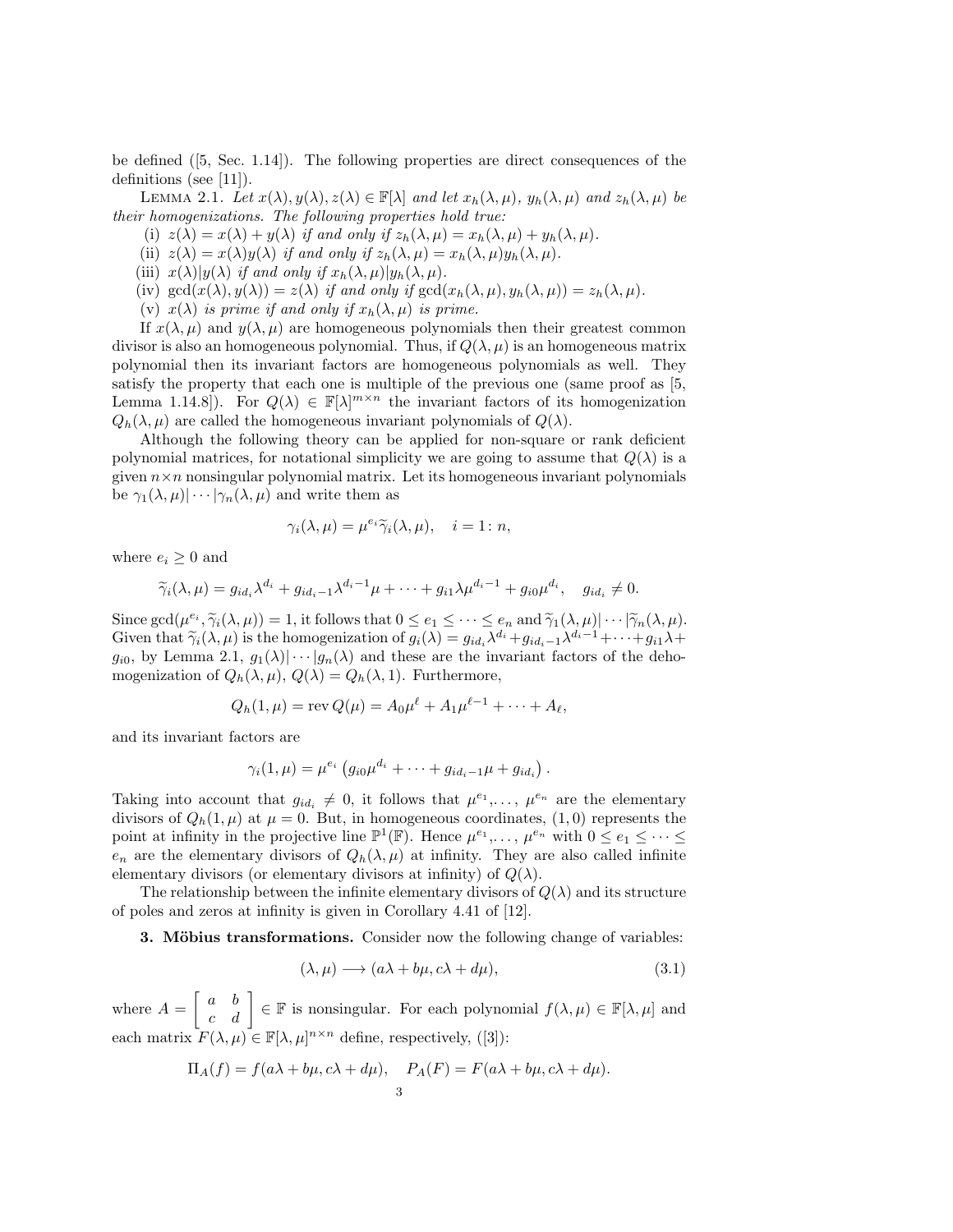Associated with  $A^{-1} = \frac{1}{ad-bc} \begin{bmatrix} d & -b \\ -c & a \end{bmatrix}$  we can define the "inverse" change of variables: for  $f(\lambda, \mu) \in \mathbb{F}[\lambda, \mu]$  and  $F(\lambda, \mu) \in \mathbb{F}[\lambda, \mu]^{n \times n}$  we have, respectively,

$$
\Pi_{A^{-1}}(f) = f\left(\frac{d\lambda - b\mu}{ad - bc}, \frac{-c\lambda + a\mu}{ad - bc}\right), \quad P_{A^{-1}}(F) = F\left(\frac{d\lambda - b\mu}{ad - bc}, \frac{-c\lambda + a\mu}{ad - bc}\right).
$$

It is easily seen ([3, Lem. 6]) that  $\Pi_A(\Pi_{A^{-1}}(f)) = \Pi_{A^{-1}}(\Pi_A(f)) = f(\lambda, \mu)$  and  $P_A(P_{A^{-1}}(F)) = P_{A^{-1}}(P_A(F)) = F(\lambda, \mu)$ . The following properties are straightforwardly proved (see [3, Lem. 7]).

LEMMA 3.1. Let  $x(\lambda, \mu), y(\lambda, \mu), z(\lambda, \mu) \in \mathbb{F}[\lambda, \mu]$  be homogeneous polynomials. The following properties hold true:

- (i)  $x(\lambda, \mu) = y(\lambda, \mu) + z(\lambda, \mu)$  if and only if  $\Pi_A(z) = \Pi_A(x) + \Pi_A(y)$ .
- (ii)  $x(\lambda, \mu) = y(\lambda, \mu)z(\lambda, \mu)$  if and only if  $\Pi_A(z) = \Pi_A(x)\Pi_A(y)$ .
- (iii)  $x(\lambda,\mu)|y(\lambda,\mu)$  if and only if  $\Pi_A(x)|\Pi_A(y)$ .
- (iv)  $\gcd(x(\lambda,\mu), y(\lambda,\mu)) = z(\lambda,\mu)$  if and only if  $\gcd(\Pi_A(x), \Pi_A(y)) = \Pi_A(z)$ .
- (iv)  $x(\lambda, \mu)$  is prime if and only if  $\Pi_A(x)$  is prime.

Let  $Q(\lambda) \in \mathbb{F}[\lambda]^{n \times n}$  be a nonsingular matrix polynomial of degree  $\ell$ . For a given matrix  $A \in \mathbb{F}^{2 \times 2}$  as above, we can write

$$
Q(\lambda) = (c\lambda - a)^{\ell_0} Q_1(\lambda), \qquad (3.2)
$$

where  $Q_1(\lambda)$  is not a multiple of  $(c\lambda - a)$  (i.e., at least one element of  $Q_1(\lambda)$  is not multiple of  $(c\lambda - a)$  and it is understood that  $\ell_0 = 0$  if  $c = 0$ . Bearing in mind Lemma 3.1, a simple computation shows that if  $Q_{1h}(\lambda,\mu)$  is the homogenization of  $Q_1(\lambda)$  then

$$
S(\lambda, \mu) = P_A(Q_h) = \Pi_A(c\lambda - a)^{\ell_0} P_A(Q_{1h})
$$
  
=  $(bc - ad)^{\ell_0} \mu^{\ell_0} P_A(Q_{1h})$   
=  $(bc - ad)^{\ell_0} \mu^{\ell_0} Q_{1h}(a\lambda + b\mu, c\lambda + d\mu).$  (3.3)

Hence, if deg  $Q_1(\lambda) = \ell_1$  then

$$
R(\lambda) := S(\lambda, 1) = (bc - ad)^{\ell_0} Q_{1h}(a\lambda + b, c\lambda + d)
$$
  
= 
$$
(bc - ad)^{\ell_0} (c\lambda + d)^{\ell_1} Q_1 \left(\frac{a\lambda + b}{c\lambda + d}\right).
$$
 (3.4)

We will write

$$
P_A^*(Q) = \frac{1}{(bc - ad)^{\ell_0}} R(\lambda) = Q_1(a\lambda + b, c\lambda + d) = (c\lambda + d)^{\ell_1} Q_{1h} \left(\frac{a\lambda + b}{c\lambda + d}\right). \tag{3.5}
$$

For  $f(\lambda) \in \mathbb{F}[\lambda]$  we will use the same notation for  $\Pi_A^*(f)$ . That is to say, if  $f(\lambda) =$  $(c\lambda-a)^{p_0} f_1(\lambda)$  such that  $(c\lambda-a)$  and  $f_1(\lambda)$  are relatively prime and  $\tilde{f}(\lambda,\mu) = \Pi_A(f_{1h}),$ where  $f_{1h}$  is the homogenization of  $f_1(\lambda)$ , then

$$
\Pi_A^*(f) = \tilde{f}(\lambda, 1) = f_{1h}(a\lambda + b, c\lambda + d) = (c\lambda + d)^{p_1} f_1\left(\frac{a\lambda + b}{c\lambda + d}\right),\tag{3.6}
$$

where  $p_1$  is the degree of  $f_1(\lambda)$ . In words,  $P_A^*(Q)$  and  $\Pi_A^*(f)$  are the dehomogenization of  $P_A(Q_h)$  and  $\Pi_A(f_h)$  where  $Q_h(\lambda, \mu)$  and  $f_h(\lambda, \mu)$  are the homogenization of  $Q(\lambda)$ and  $f(\lambda)$ , respectively.

Notice that although  $Q_h(\lambda, \mu)$  and  $S(\lambda, \mu) = P_A(Q_h)$  always have the same degree, this property may not be shared by  $Q(\lambda)$  and  $R(\lambda) = P_A^*(Q)$ . Actually we can be a little more precise.

PROPOSITION 3.2. With the above notation  $Q(\lambda) = P_{A^{-1}}^*(P_A^*(Q))$  if and only if one (and hence all) of the following equivalent conditions holds: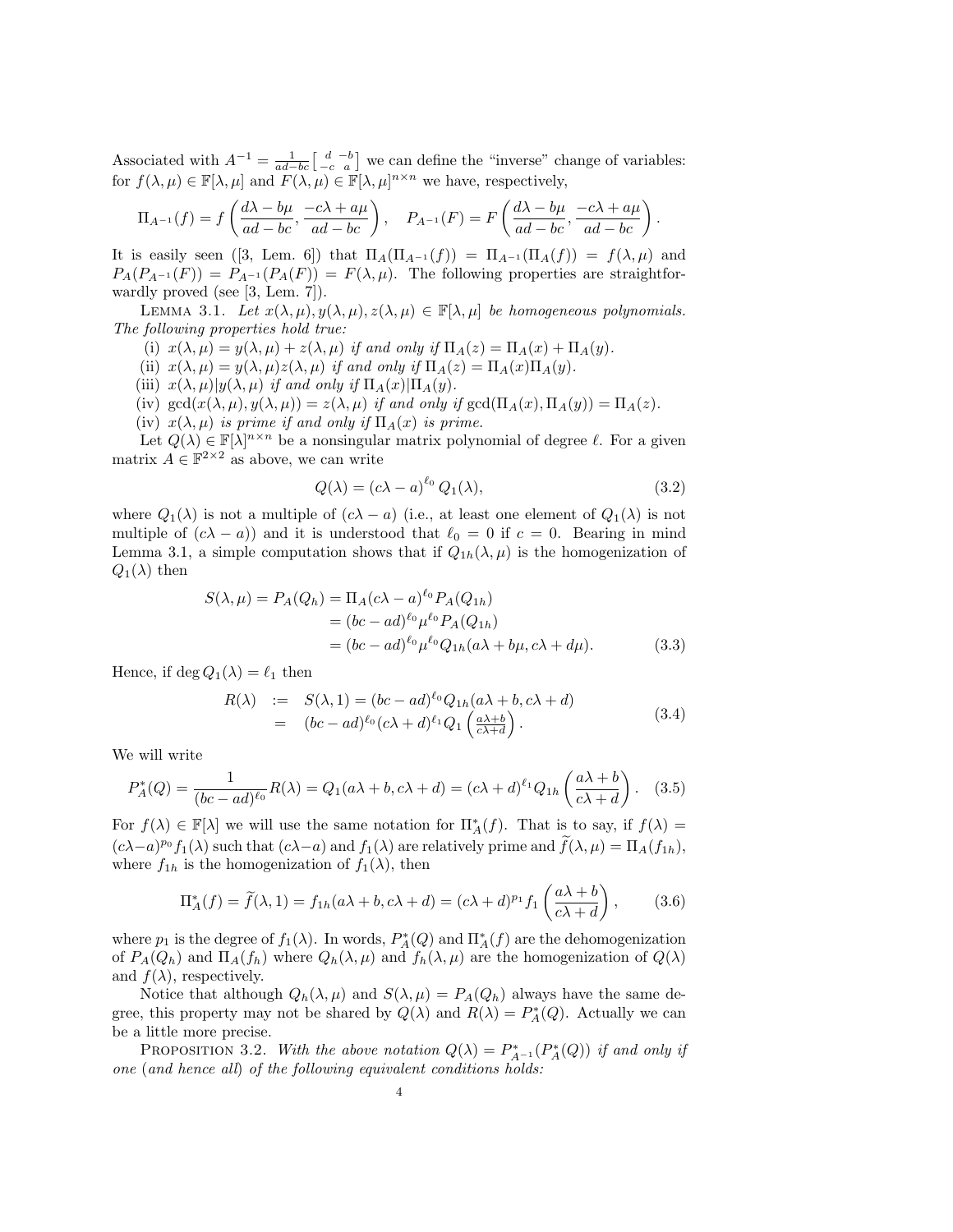(i)  $\ell_0 = 0$ .

(ii) 
$$
Q(\lambda)
$$
 is not multiple of  $(c\lambda - a)$ .

(iii)  $Q_h(a\lambda + b\mu, c\lambda + d\mu)$  is not a multiple of  $\mu$ .

*Proof.* The equivalence of (i) and (ii) follows from the definition (cf.  $(3.2)$ ), and the equivalence of (ii) and (iii) from item (iv) of Lemma 3.1. Now, let  $R(\lambda) =$  $P_A^*(Q)$  and  $L(\lambda) = P_{A^{-1}}^*(R)$ . According to (3.5),  $R(\lambda) = Q_{1h}(a\lambda + b, c\lambda + d)$  and its homogenization (by (i) and (ii) of Lemma 3.1)  $R_h(\lambda, \mu) = Q_{1h}(a\lambda + b\mu, c\lambda + d\mu)$  $P_A(Q_{1h})$ . Hence,  $P_{A^{-1}}(R_h) = P_{A^{-1}}(P_A(Q_{1h})) = Q_{1h}(\lambda, \mu)$ . So,  $L(\lambda) = Q_{1h}(\lambda, 1) =$  $Q_1(\lambda)$ . It is clear that  $Q(\lambda) = Q_1(\lambda)$  if and only if  $\ell = 0$ .

Given  $Q(\lambda) \in \mathbb{F}[\lambda]^{n \times n}$ , we aim to study the relationship between the finite and infinite elementary divisors of  $Q(\lambda)$  and  $R(\lambda) = P_A^*(Q)$ . The following result, whose proof is exactly the same as that of [3, Lem. 10] for matrix pencils, answers this question for the homogeneous invariant polynomials of  $Q(\lambda)$ .

LEMMA 3.3. If  $\gamma_1(\lambda,\mu) \cdots \gamma_n(\lambda,\mu)$  are the homogeneous invariant polynomials of  $Q(\lambda)$  then  $\Pi_A(\gamma_1)|\cdots|\Pi_A(\gamma_n)$  are the homogeneous invariant factors of  $S(\lambda,\mu)$  $P_A(Q_h)$ , where  $Q_h(\lambda,\mu)$  is the homogenization of  $Q(\lambda)$ .

With the help of Lemma 3.3 we can analyse right away how the finite and infinite elementary divisors of  $Q(\lambda)$  and  $R(\lambda) = P_A^*(Q)$  are related. We should bear in mind that the change of variables (3.1) can be seen as a transformation in the projective plane. Such a transformation brings the point at infinity  $(1,0)$  to the point  $(a, c)$  and the point  $(-d, c)$  to the point at infinity. In particular, if  $c = 0$  then the point at infinity remains unchanged.

Let us write the homogeneous invariant polynomials of  $Q(\lambda)$  in the following form

$$
\gamma_i(\lambda,\mu) = \mu^{e_i} \widetilde{\gamma}_i(\lambda,\mu) = \mu^{e_i} \left( \mu^{d_i} g_i \left( \frac{\lambda}{\mu} \right) \right), \quad i = 1 : n,
$$

where  $gcd(\mu, \widetilde{\gamma}_i(\lambda, \mu)) = 1, d_i = deg \widetilde{\gamma}_i(\lambda, \mu) = deg g_i(\lambda)$  and  $\widetilde{\gamma}_i(\lambda, \mu)$  is the homogenization of  $g_i(\lambda)$ . As mentioned above,  $\mu^{e_1}|\cdots|\mu^{e_n}$  are the infinite elementary divisors of  $Q(\lambda)$  and  $g_1(\lambda) \cdots \vdots g_n(\lambda)$  are its (finite) invariant factors. Now, factor  $g_i(\lambda)$  into powers of prime polynomials:

$$
g_i(\lambda) = \sigma_0(\lambda)^{f_{i0}} \sigma_1(\lambda)^{f_{i1}} \cdots \sigma_t(\lambda)^{f_{it}}, \quad i = 1 : n,
$$

where  $0 \le f_{1j} \le f_{2j} \le \cdots \le f_{nj}, j = 0$ : t and  $\sigma_0(\lambda) = (\lambda - \frac{a}{c})$  if  $c \ne 0$  and  $a/c$  is an eigenvalue of  $Q(\lambda)$  and  $\sigma_0(\lambda) = 1$  otherwise. Thus  $\sigma_i(\lambda)$   $f_{ij}$   $i = 1 : n, j = 0 : t$  are the finite elementary divisors of  $Q(\lambda)$ .

By Lemma 3.3,

$$
\alpha_i(\lambda, \mu) := \Pi_A(\gamma_i) = \gamma_i(a\lambda + b\mu, c\lambda + d\mu) = (c\lambda + d\mu)^{e_i} \Pi_A(\widetilde{\gamma}_i), \quad i = 1 : n
$$

are the homogeneous invariant factors of  $S(\lambda, \mu) = P_A(Q_h)$ . By Lemma 3.1, if  $\sigma_{ih}(\lambda,\mu)$  is the homogenization of  $\sigma_i(\lambda)$  and  $\nu_i(\lambda,\mu) = \Pi_A(\sigma_{ih})$  then

$$
\Pi_A(\widetilde{\gamma}_i) = \nu_0(\lambda, \mu)^{f_{i0}} \nu_1(\lambda, \mu)^{f_{i1}} \cdots \nu_t(\lambda, \mu)^{f_{it}} \quad i = 0 : t.
$$

Notice that by Lemmas 2.1 and 3.1,  $\sigma_{ih}(\lambda,\mu)$  and  $\nu_i(\lambda,\mu)$  are prime polynomials. Therefore

$$
\alpha_i(\lambda,\mu) = (c\lambda + d\mu)^{e_i} \nu_0(\lambda,\mu)^{f_{i0}} \nu_1(\lambda,\mu)^{f_{i1}} \cdots \nu_t(\lambda,\mu)^{f_{it}}, \quad i = 1 : t \tag{3.7}
$$

is a factorization of  $\alpha_i(\lambda, \mu)$  in powers of prime polynomials.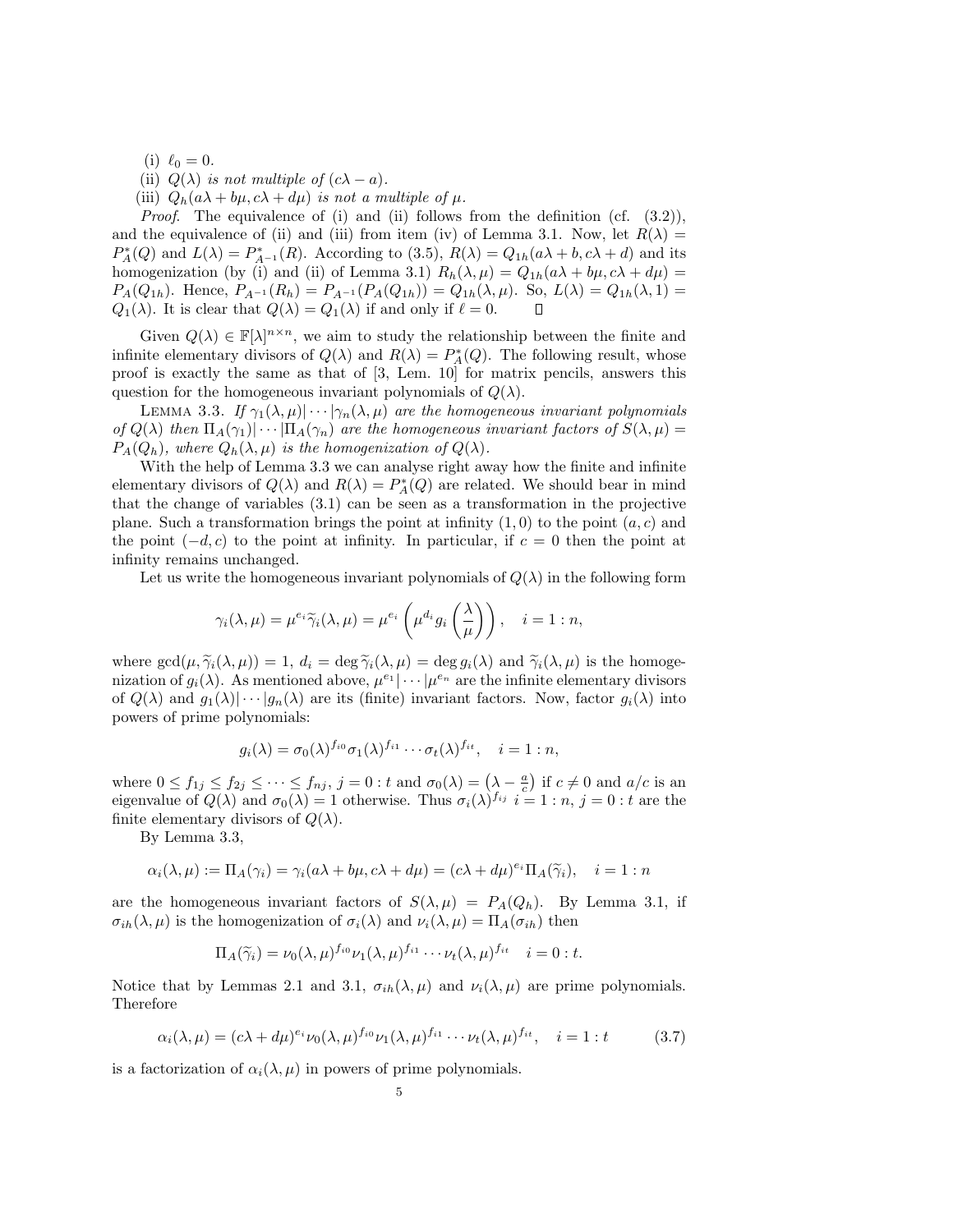Assume now that

$$
Q(\lambda) = (c\lambda - a)^{\ell_0} Q_1(\lambda)
$$

with  $\ell_0 \geq 0$  and at least one element of  $Q_1(\lambda)$  prime with  $c\lambda - a$ . If  $\ell_0 > 0$  then  $\sigma_0(\lambda) \neq 1$ . Recall (cf (3.3) and (3.5)) that  $S(\lambda, \mu) = P_A(Q_h) = (bc - ad)^{\ell_0} \mu^{\ell_0} Q_{1h}(a\lambda +$  $b\mu$ ,  $c\lambda + d\mu$ ) and  $R(\lambda) = P_A^*(Q) = Q_{1h}(a\lambda + b, c\lambda + d)$ . Hence, by Lemma 2.1, the homogenization of  $R(\lambda)$  is

$$
R_h(\lambda, \mu) = Q_{1h}(a\lambda + b\mu, c\lambda + d\mu) = \frac{(bc - ad)^{\ell_0}}{\mu^{\ell_0}} S(\lambda, \mu).
$$

Therefore, the homogeneous invariant polynomials of  $R(\lambda)$  are  $\frac{1}{\mu^{\ell_0}}\alpha_i(\lambda,\mu)$ ,  $i = 1 : n$ . In order to obtain the finite and infinite elementary divisors of  $R(\lambda)$ , we compute the prime polynomials in the prime factorization (3.7) of  $\alpha_i(\lambda, \mu)$ . We split the study into two cases according as  $c = 0$  or  $c \neq 0$ .

• <u>Case  $c = 0$ </u>. In this case  $d \neq 0$  because  $ac - bd \neq 0$ ,  $\ell_0 = 0$  and  $\sigma_0(\lambda) = 1$ . Then for  $i = 1: n$ 

$$
\frac{1}{\mu^{\ell_0}}\alpha_i(\lambda,\mu) = d^{e_i}\mu^{e_i} \prod_{j=1}^t \mu_j(\lambda,\mu)^{f_{ij}} = d^{e_i}\mu^{e_i} \prod_{j=1}^t \sigma_{jh}(a\lambda + b\mu,d\mu)^{f_{ij}}.
$$

The elementary divisors at infinity of  $R(\lambda)$  are those of  $Q(\lambda)$ :  $\mu^{e_1}|\cdots|\mu^{e_n}$  and the finite elementary divisors of  $R(\lambda)$  are the dehomogenization of  $\sigma_{ih}(a\lambda +$  $(b\mu, d\mu)^{f_{ij}}$ , i.e.,

$$
d^{f_{ij}s_j}\sigma_j\left(\frac{a}{d}\lambda+\frac{b}{d}\right)^{f_{ij}}=\Pi_A^*\left(\sigma_j(\lambda)^{f_{ij}}\right), \quad i=1:n, \ j=1:t,
$$

where  $s_j = \deg \sigma_j(\lambda)$ .

• Case  $c \neq 0$ . Now it may happen that  $\ell_0 > 0$  and  $\sigma_0(\lambda) \neq 1$ . According to (3.7),  $\mu^{e_i}$  is transformed into  $(c\lambda + d\mu)^{e_i}$  and  $\sigma_i(\lambda)$  into  $\nu_i(\lambda, \mu)$ ,  $i = 0, 1, \ldots, t$ . But

$$
\nu_0(\lambda,\mu) = \Pi_A \left(\lambda - \frac{a}{c}\mu\right) = a\lambda + b\mu - \frac{a}{c}(c\lambda + d\mu) = \frac{bc - ad}{c}\mu,
$$

and for  $i = 1 : t$ ,

$$
\nu_i(\lambda,\mu) = \Pi_A(\sigma_{ih}) = \sigma_{ih}(a\lambda + b\mu, c\lambda + d\mu) = (c\lambda + d\mu)^{s_i} \sigma_i \left(\frac{a\lambda + b\mu}{c\lambda + d\mu}\right),
$$

where  $s_i = \deg \sigma_i(\lambda)$ .

(a) The dehomogenization of  $(c\lambda + d\mu)^{e_i}$  is  $(c\lambda + d)^{e_i}$  and so, the elementary divisors at infinity of  $Q(\lambda)$ ,  $\mu^{e_1} | \cdots | \mu^{e_n}$ , are transformed into the following finite elementary divisors of  $R(\lambda)$ :

$$
\left(\lambda + \frac{d}{c}\right)^{e_1} |\cdots| \left(\lambda + \frac{d}{c}\right)^{e_n}.
$$

(b) The elementary divisors of  $Q(\lambda)$  at  $\frac{a}{c}$ :  $(\lambda - \frac{a}{c})^{f_{10}}$   $\cdots$   $(\lambda - \frac{a}{c})^{f_{n0}}$  are transformed into elementary divisors at infinity of  $S(\lambda, \mu)$ :  $\mu^{f_{10}}$  ...  $\mu^{f_{n0}}$ .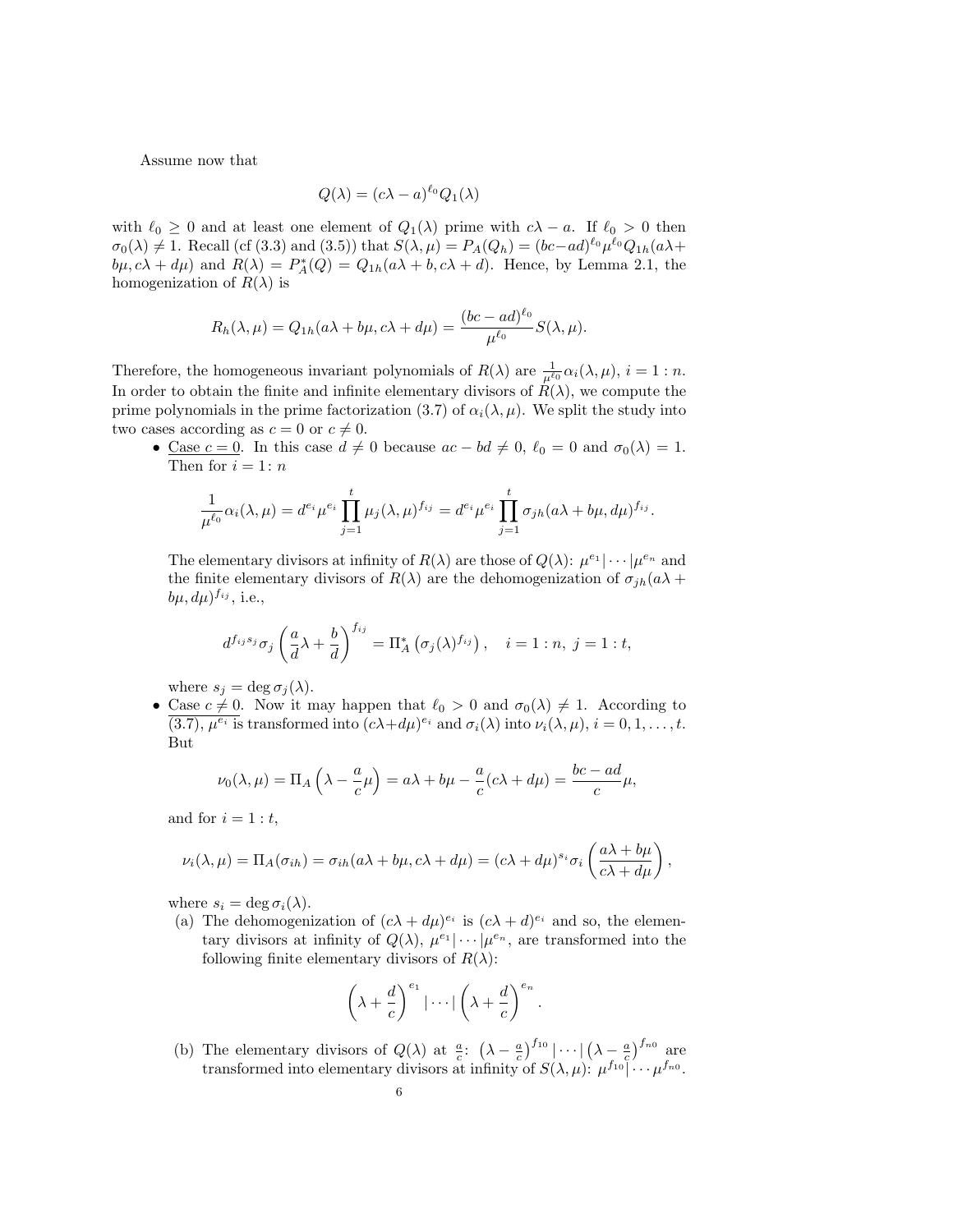But since  $R_h(\lambda, \mu) = \frac{1}{\mu^{\ell_0}} S(\lambda, \mu)$ , the elementary divisors at infinity of  $R_h(\lambda, \mu)$  and  $R(\lambda)$  are:

$$
\mu^{f_{10}-\ell_0}|\mu^{f_{20}-\ell_0}|\cdots|\mu^{f_{n0}-\ell_0}.
$$

It must be noticed that if  $\ell_0 > 0$  then all elements of  $Q(\lambda)$  are multiple of  $(c\lambda - a)^{\ell_0}$ . This means that all (finite) invariant factors of  $Q(\lambda)$  are multiple of  $(c\lambda - a)^{\ell_0}$  and so  $f_{10} \geq \ell_0$ . Actually, since all elements of  $Q_1(\lambda)$  are prime with  $(c\lambda - a)$ , we have  $\ell_0 = f_{10}$ . In conclusion, the elementary divisors at infinity of  $R(\lambda)$  are:

$$
1|\mu^{f_{20}-f_{10}}|\cdots|\mu^{f_{n0}-f_{10}}.
$$

(c) The remaining elementary divisors  $\sigma_j(\lambda)$   $f_{ij}$ ,  $i = 1 : n, j = 1 : t$ , are transformed into the dehomogenization of  $\nu_i(\lambda,\mu)$ :

$$
(c\lambda+d)^{f_{1j}s_j}\sigma_j\left(\frac{a\lambda+b\mu}{c\lambda+d\mu}\right)^{f_{1j}}|\cdots|(c\lambda+d)^{f_{nj}s_j}\sigma_j\left(\frac{a\lambda+b\mu}{c\lambda+d\mu}\right)^{f_{nj}},\quad j=1:t.
$$

By (3.6)

$$
(c\lambda + d)^{f_{ij}s_j} \sigma_j \left(\frac{a\lambda + b\mu}{c\lambda + d\mu}\right)^{f_{ij}} = \Pi_A^* \left(\sigma_j(\lambda)^{f_{ij}}\right).
$$

We have proven the following result.

THEOREM 3.4. Let  $Q(\lambda) \in \mathbb{F}[\lambda]^{n \times n}$  be a nonsingular matrix polynomial, let  $A=\left[\begin{array}{cc} a & b \ c & d \end{array}\right]\in\mathbb{F}^{2\times 2}$  be nonsingular and  $R(\lambda)=P_A^*(Q).$  Then the finite and infinite elementary divisors of  $R(\lambda)$  and  $Q(\lambda)$  are related as follows:

- 1. Let  $\sigma(\lambda)$  is an irreducible polynomial such that if  $c \neq 0$  then  $\sigma(\lambda) \neq (\lambda \frac{a}{c})$ . If  $\sigma(\lambda)^{f_1} \mid \cdots \mid \sigma_n(\lambda)^{f_n}$   $(f_i \geq 0)$  are the elementary divisors of  $Q(\lambda)$  with respect to  $\sigma(\lambda)$  then  $\Pi_A((\sigma(\lambda)^{f_1}) \mid \cdots \mid \Pi_A(\sigma(\lambda)^{f_n})$  are the elementary divisors of  $R(\lambda) = P_A^*(Q)$  with respect to  $\Pi_A(\sigma(\lambda)) = (c\lambda + d)^s \sigma\left(\frac{a\lambda + b}{c\lambda + d}\right)$ ,  $s = \deg \sigma(\lambda).$
- 2. If  $c \neq 0$  and  $(\lambda \frac{a}{c})^{f_1} \mid \cdots \mid (\lambda \frac{a}{c})^{f_n}$   $(f_i \geq 0)$  are the elementary divisors of  $Q(\lambda)$  with respect to  $(\lambda - \frac{a}{c})$  then  $1 \mid \mu^{f_2 - f_1} \mid \cdots \mid \mu^{f_n - f_1}$  are the infinite elementary divisors of  $R(\lambda) = P_A^*(Q)$ .
- 3. If  $c \neq 0$  and  $\mu^{f_1} | \mu^{f_2} | \cdots | \mu^{f_n} (f_i \geq 0)$  are the infinite elementary divisors of  $Q(\lambda)$  then  $(\lambda + \frac{d}{c})^{f_1} \mid \cdots \mid (\lambda + \frac{d}{c})^{f_n}$  are the elementary divisors of  $R(\lambda) =$  $P_A^*(Q)$  with respect to  $(\lambda + \frac{d}{c})$ .
- 4. If  $c = 0$  the infinite elementary divisors of  $Q(\lambda)$  and  $R(\lambda) = P_A^*(Q)$  are the same.

## REFERENCES

[1] A. Amparan, S. Marcaida and I. Zaballa An Interpretation of Rosenbrock's Theorem via Local Rings, Linear Algebra - Theorems and Applications, Hassan Abid Yasser (Ed.), ISBN: 978-953-51-0669-2, InTech, 2012. Available from: http://www.intechopen.com/books/linear-algebra-theorems-and-applications/ an-interpretation-of-rosenbrock-s-theorem-via-local-rings